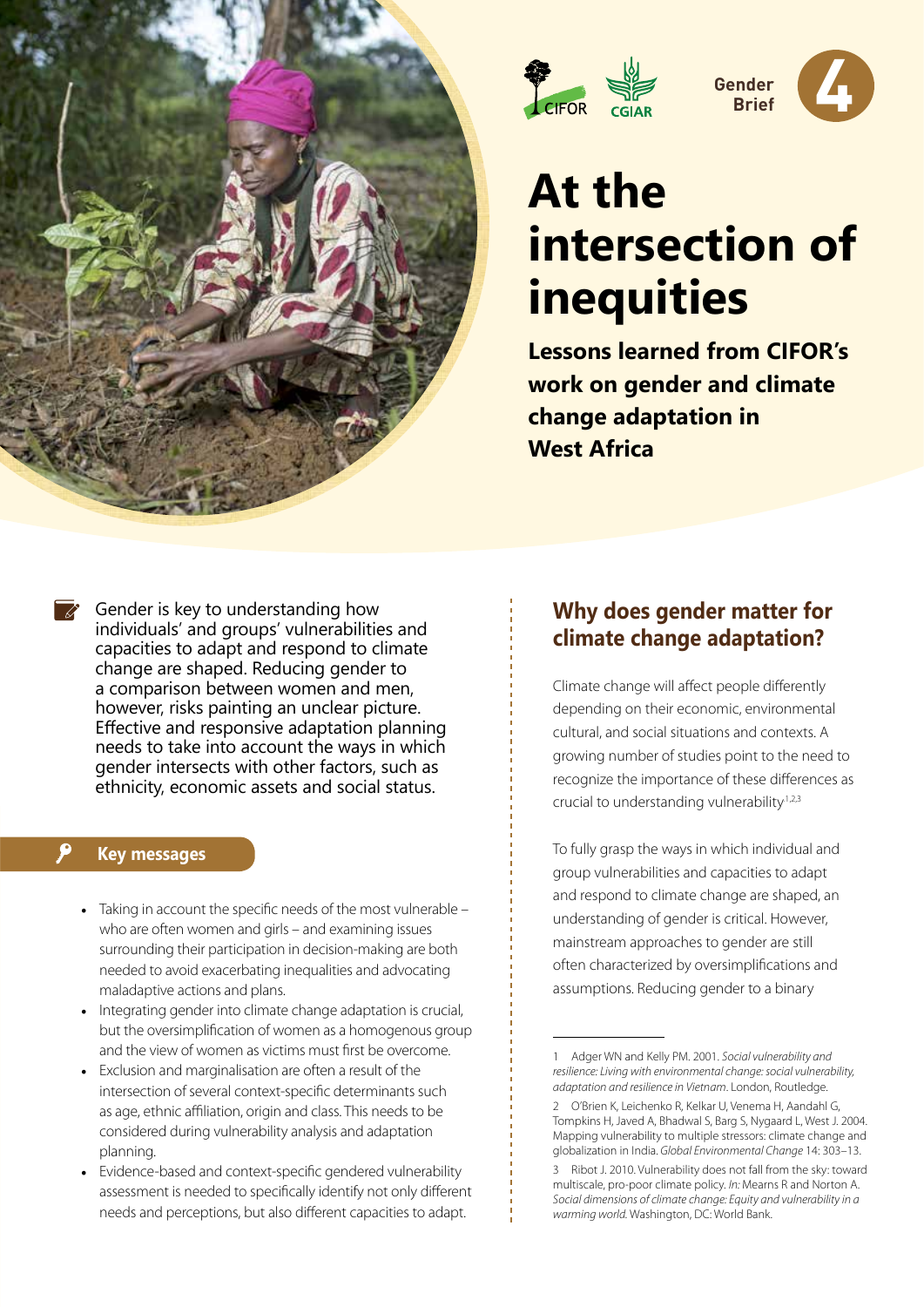comparison of women and men risks painting an unnuanced – or even false – picture. This might impede the effectiveness of adaptation planning and lead to unintended or harmful consequences, often affecting the most vulnerable groups or individuals. A vulnerability assessment that examines the ways in which gender intersects with other pertinent factors, such as ethnicity, economic assets and social status, is crucial to understanding differing vulnerabilities and capacities, and informing effective and responsive adaptation planning.

Vulnerability and adaptive capacity are also dynamic in nature. An adaptive strategy adopted by one group or individual can affect the adaptive capacity of another, either positively or negatively. Yet a clear assessment of gender relations may be key to understanding shifting adaptive capacities. It is increasingly evident that in order to meet climate and other development challenges, integrating considerations of gender into adaptation plans, policies and actions at all levels is necessary. We cannot hope to avoid exacerbating inequalities and advocating maladaptive actions and plans, if we do not understand and recognize the specific needs of the most vulnerable (who are often women and girls) and issues of their participation in decision making.

# **Evidence and experience**

## **Beyond victimisation: Towards evidencebased vulnerability assessment**

To ensure that CIFOR's work focuses on issues critical to advancing equitable adaptation, we reviewed the literature on differences in how men and women experience climate change-related problems. Most studies that conclude women are more vulnerable than men are based on comparisons between female- and male-headed households. While there is evidence that households headed by women do indeed tend to suffer greater losses in the face of climate-related shocks, this finding revealed that, somewhere along the way an unwarranted shift occurred in the "vulnerability discourse". That is, evidence on the vulnerability of female-headed households was transformed into

an oversimplification about the vulnerability of women. This shift conflates two issues and suggests that women are a homogenous group, ignoring important distinctions among women due to their class, age, wealth, etc. This misguided assumption seems to still be common in climate change and gender discussions, and may be leading to misunderstanding of the specific important issues that face female-headed households.

## **Gendered landscapes: Shifts in ecosystems and in landscapes induce shifts in social roles and activities**

CIFOR's work in West Africa shows that women often have different preferences, and priorities for adaptation and development than do men. They often have different limits and opportunities for adapting to climate change in forest- and tree-based livelihoods.

Some of the important lessons we have learned come from several CIFOR projects carried out in Africa's Sahel. This region is currently experiencing complex economic changes (e.g. markets shifts), political changes (e.g. decentralisation and changes in land tenure), and climatic changes and variability (e.g. droughts). Since the severe droughts of the 1980s, scientists have studied the local livelihood strategies developed in reaction to external stressors. Livelihoods have undergone a continuous process of coping with environmental, economic, and political stressors, by adjusting their strategies or adopting new ones.4 Under environmental uncertainty and high spatial variability in precipitation, pastoralists have developed flexible individual and collective strategies for coping in reaction to shocks.

Specifically, our studies in Mali and Burkina Faso show: (i) cultural and social norms determine the strategies women and men can adopt, and (ii) strategies adopted by one group can affect the other. For instance migration is a strategy adopted mostly by men. However this strategy has an impact

<sup>4</sup> Brooks N, Grist N and Brown K. 2009. Development futures in the context of climate change: challenging the present and learning from the past. *Development Policy Review* 27: 741–65.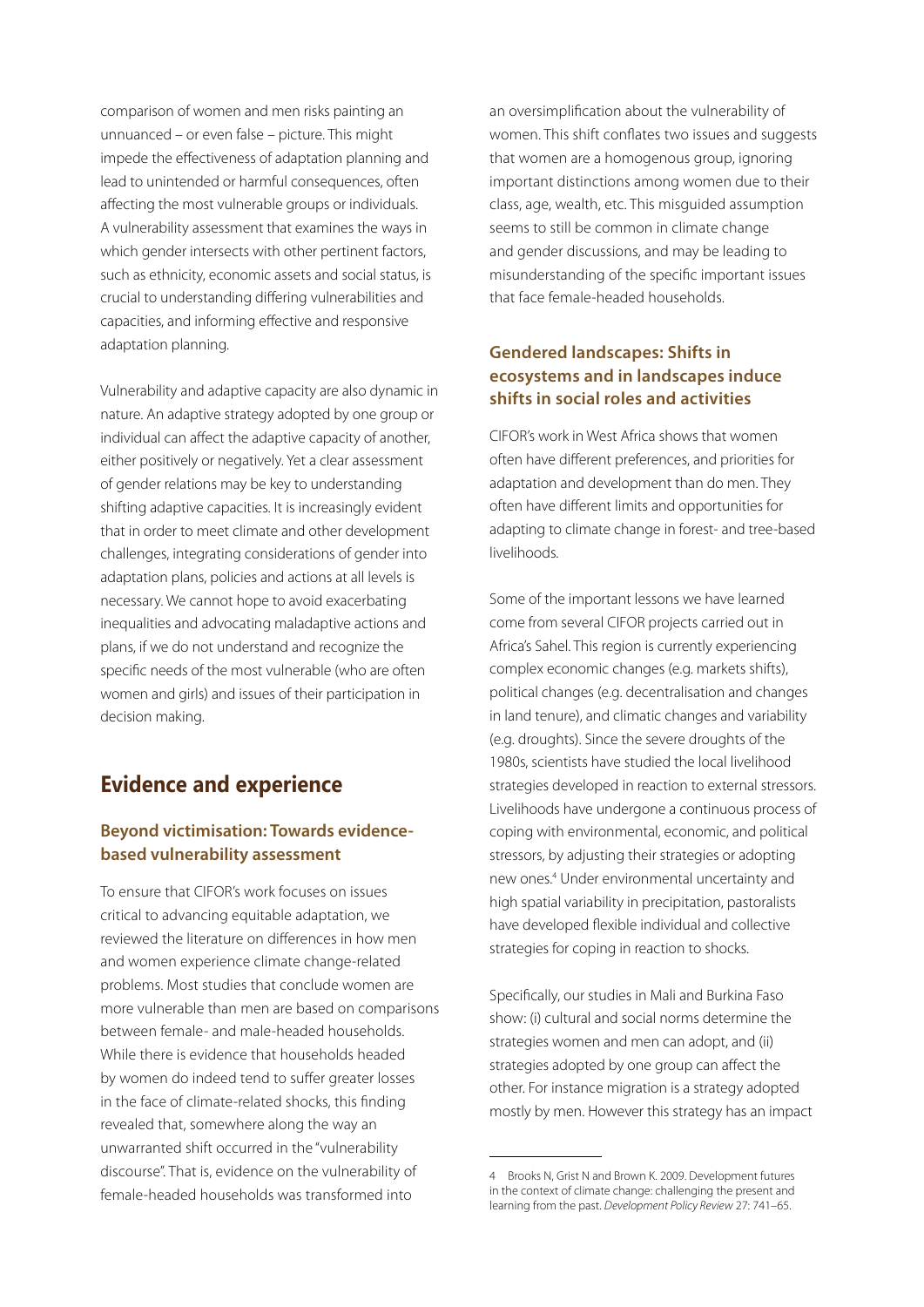on women's adaptive capacity, as they must take over men's tasks. It also increases the vulnerability of other groups, especially children. Results in Northern Mali show that households experiencing migration tend to stop educating their children – especially girls – because of the increased workload that stems from the outmigration of men. Tasks that children take on often include livestock herding, fetching water and fuelwood, and other basic livelihood activities. On the other hand, we also observe that due to the migration of men, women may take the opportunity to engage in previous male-dominated sectors, resulting in the so-called feminization of certain activities.

This shift has been seen, for instance, in the charcoal production and livestock sectors in many CIFOR study sites in West Africa. Overall, women's workloads usually increase due to an extreme climate event (drought) and because of gendered responses to it. But some climate change-induced effects on women are still unclear. An important question that remains is how women's new roles and responsibilities may affect and change power relationships within the households and communities.

Our research suggests that the emerging new societal roles could empower women to negotiate new institutional arrangements to access and control resources. However, despite the active roles women often take in developing new adaptive strategies, they are frequently impeded by insecure land tenure and social restrictions on their access to markets.

## **Beyond men and women: The intersectional nature of inequities**

Another important lesson we learned through our work on adaptation in West Africa is that differences in vulnerabilities cannot be easily divided into male and female categories. This simplistic dichotomy cannot capture the range of complexities and the dynamics of vulnerability. Other factors like age, wealth, class and ethnic affiliation are often crucial. Therefore, we integrated an emerging concept called "intersectionality"

into our studies of gender and climate change. This approach calls for an integration of several factors in the gender analysis and asks how various biological, social and cultural categories determine identities, interact on multiple and often simultaneous levels, and contribute to systematic social marginalization and inequality.

One example of the implementation of intersectional gender analysis in Mali shows surprising vulnerability dynamics. Pastoral communities in Lake Faguibine in Northern Mali mostly belong to the *Illelan* social group. This group is traditionally the highest-ranked in the hierarchical *Tamacheq* society. Despite their higher societal roles, *Illelan* women seem to face more barriers as they diversify their livelihoods than do lower-ranked *Iklan* women. One important strategy adopted by *Iklan* women is charcoal production. This livelihood activity is not practiced by *Illelan* women. Cultural and societal barriers related to identities and hierarchical roles hinder women in *Illelan* communities from producing charcoal, as this activity is perceived as "beneath them".

We also observe that *Illelan* women experience stronger mobility restrictions and seclusion than *Iklan* women. They are therefore more constrained in taking advantage of new opportunities. Social class was identified in several societies as a determining factor of women's seclusion, mobility and autonomy, and seclusion and mobility restrictions of upper status women were reported in different contexts in North Africa, Middle East and Afghanistan.<sup>5</sup>

<sup>5</sup> Moghadam VM. 2003. *Modernizing women: Gender and social change in the Middle East*. Boulder, CO, USA: Lynne Rienner Publishers.